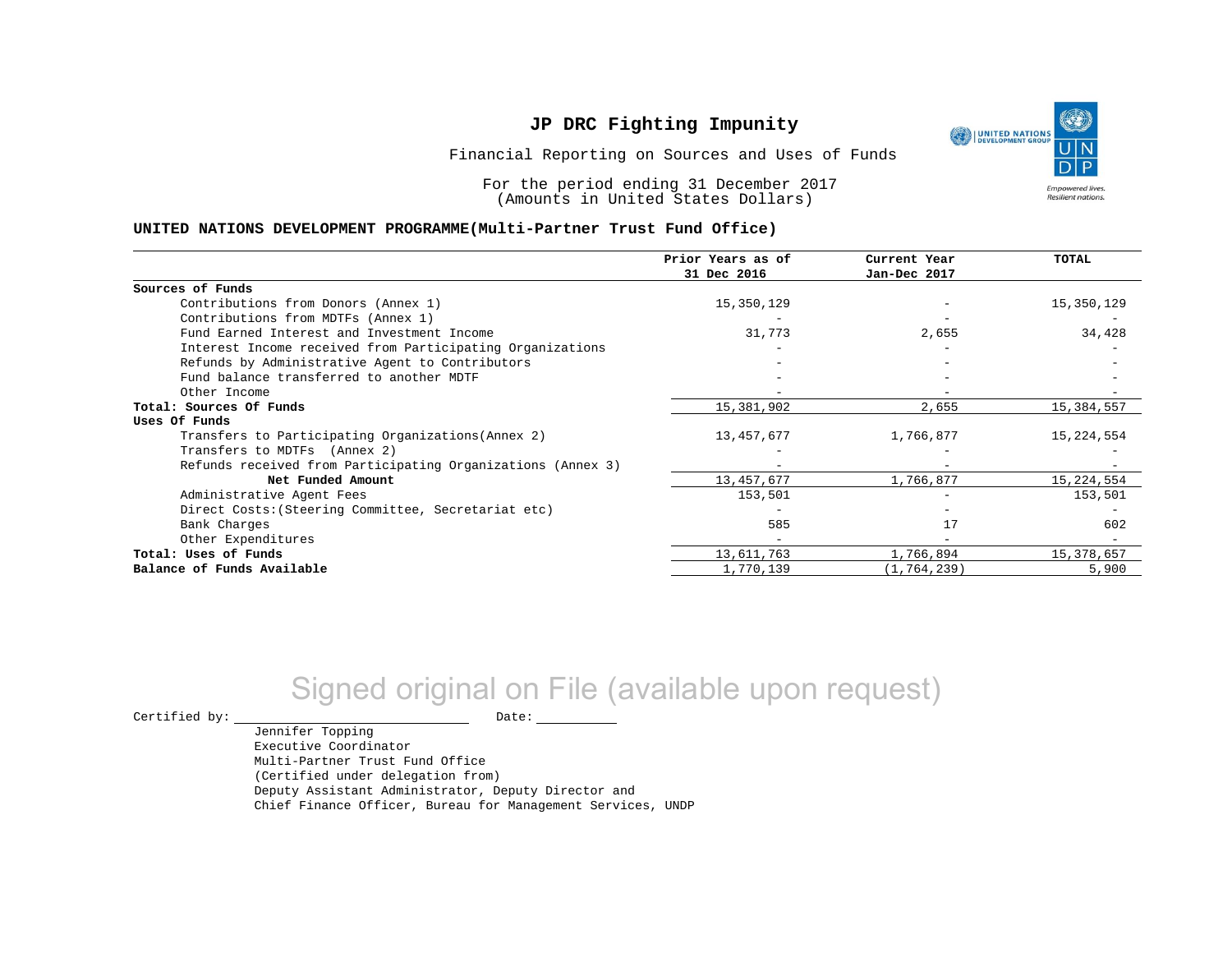

Financial Reporting on Sources and Uses of Funds

For the period ending 31 December 2017 (Amounts in United States Dollars)

#### **UNITED NATIONS DEVELOPMENT PROGRAMME(Multi-Partner Trust Fund Office)**

**Annex - 1: Contributions**

|                                | Prior Years as of | Current Year             | TOTAL      |
|--------------------------------|-------------------|--------------------------|------------|
|                                | 31 Dec 2016       | Jan-Dec 2017             |            |
| From Contributors              |                   |                          |            |
| CANADIAN INTERNATIONAL DEVELOP | 15,350,129        | $\overline{\phantom{0}}$ | 15,350,129 |
| Total: Contributions           | 15,350,129        | $-$                      | 15,350,129 |

# Signed original on File (available upon request)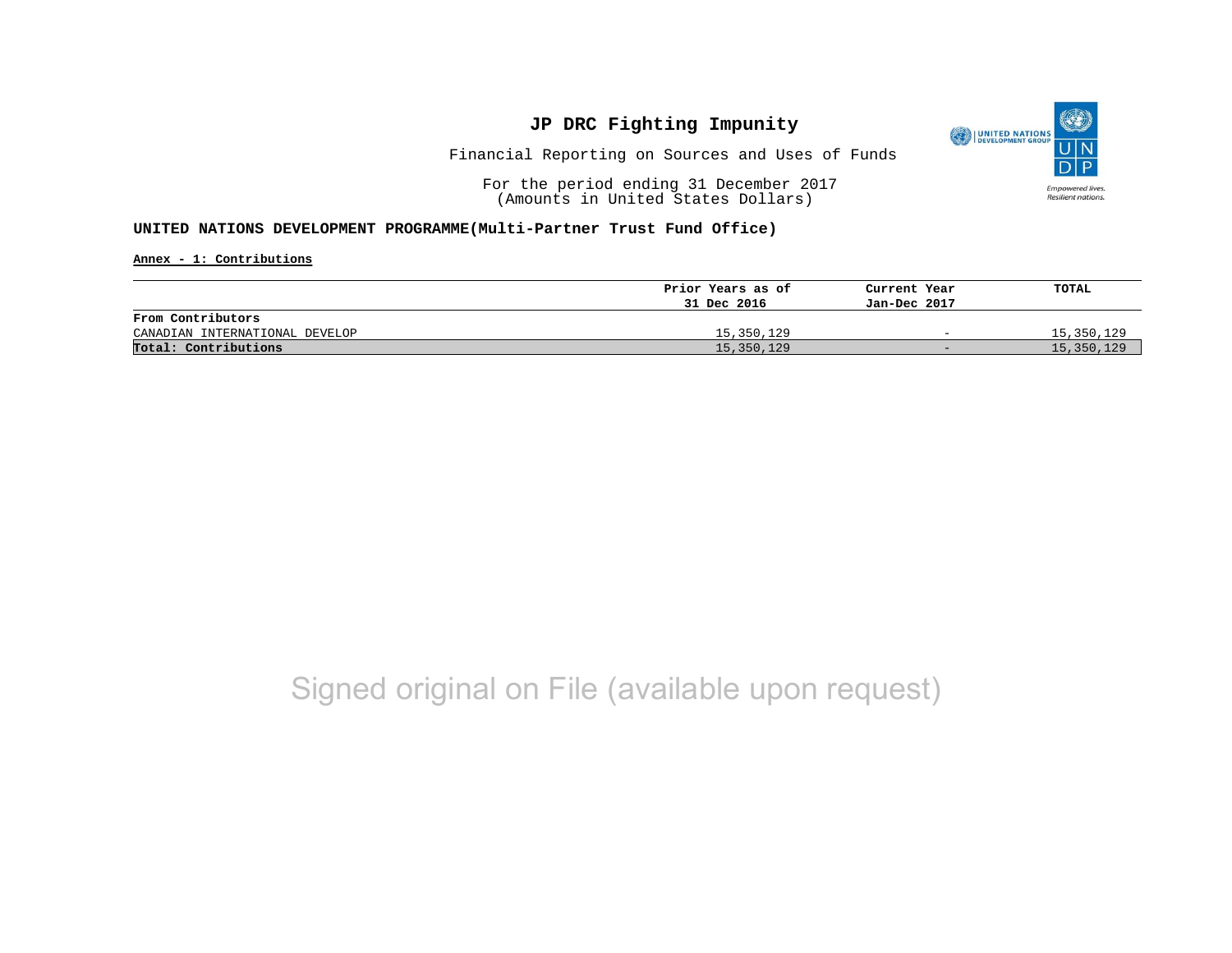

Financial Reporting on Sources and Uses of Funds

For the period ending 31 December 2017 (Amounts in United States Dollars)

#### **UNITED NATIONS DEVELOPMENT PROGRAMME(Multi-Partner Trust Fund Office)**

**Annex - 2: Transfers**

|                                | Prior Years as of | Current Year | <b>TOTAL</b> |
|--------------------------------|-------------------|--------------|--------------|
|                                | 31 Dec 2016       | Jan-Dec 2017 |              |
| To Participating Organizations |                   |              |              |
| UNDP                           | 9,544,478         | 1,438,965    | 10,983,443   |
| UNFPA                          | 3,913,199         | 327,912      | 4, 241, 111  |
|                                |                   |              |              |
| Total Transfers                | 13,457,677        | 1,766,877    | 15,224,554   |

# Signed original on File (available upon request)